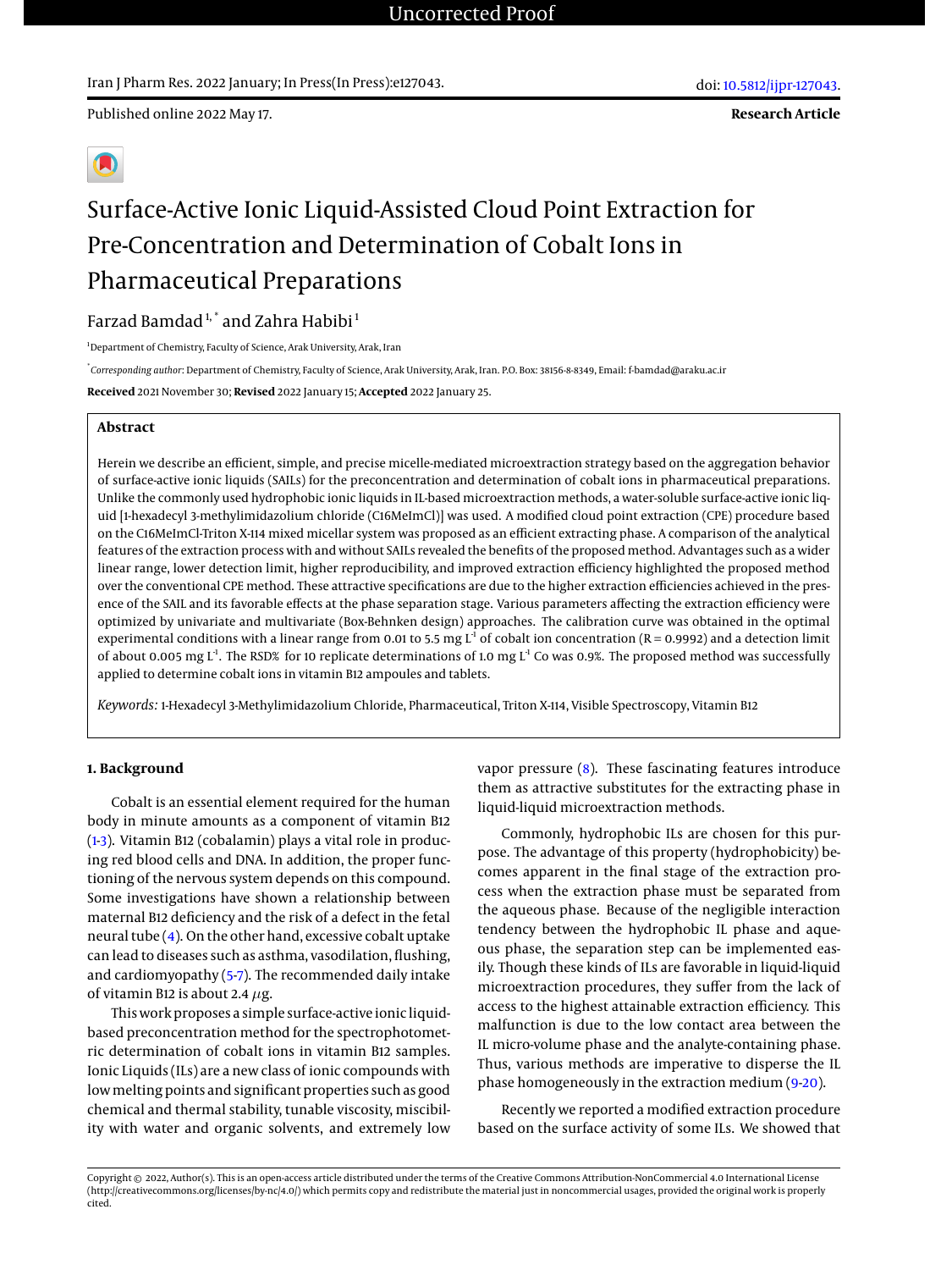Surface-active ILs (SAILs) could provide efficient extraction without a dispersing agent [\(21\)](#page-9-0). Indeed, under optimum conditions, SAILs make a homogeneous, evenly dispersed extracting phase with high contact area so that an efficient extraction would be possible. On the other hand, the SAILs water solubility encounters the analyst with another problem: Separating the analyte-rich extraction phase from the aqueous phase at the final stage of the extraction process. As discussed elsewhere  $(21)$ , it is possible to overcome this problem by combining the SAIL-based extraction procedure with the cloud point extraction method. Then, we can separate phases easily just by maintaining the temperature of the extraction medium higher than the cloud point temperature (CPT) of the SAIL-based mixed micellar system. Thus, the proposed SAIL-assisted cloud point extraction (CPE) method would enable us to have the benefits of both SAILs and the CPE method as a simple way of overcoming the difficulty of phase separation.

In this study, the mixture of a surface-active ionic liquid (C16MeImCl; CMC: 0.97  $\times$  10<sup>-3</sup> mol L<sup>-1</sup>) and a nonionic surfactant with low CPT (Triton-X114) was used as the extraction phase for implementing the SAIL-assisted CPE method. Our preliminary experiments showed that the CPT of this mixed micellar system is about 29°C at the optimized experimental conditions; thus, the separation of phases would be possible by setting the temperature of the extraction mixture above this value. It is noteworthy that in the absence of Triton X-114, the whole mixture remains clear, and no phase separation would occur even by raising the temperature to around 90°C.

Due to its nutritional and toxicological importance, cobalt is necessary to assay in real samples, such as pharmaceutics, food products, biological fluids, and natural waters [\(22](#page-9-1)[-24\)](#page-9-2). Several instrumental techniques have been developed to determine the trace amounts of cobalt, such as flame atomic absorption spectrometry [\(25-](#page-9-3)[30\)](#page-9-4), induc-tively coupled plasma mass spectrometry [\(31\)](#page-9-5), inductively coupled plasma optical emission spectrometry [\(32\)](#page-9-6), highperformance liquid chromatography [\(33\)](#page-9-7), and graphite furnace atomic absorption spectrometry [\(34](#page-9-8)[-36\)](#page-9-9). However, these techniques are sophisticated and expensive. Thus, the explained preconcentration procedure combined with visible spectrophotometry is proposed as a simple, sensitive, and economical substitute for determining cobalt ions in real pharmaceutical samples. To show the influence of the SAIL on the extraction efficiency, we compared the analytical features of the proposed method to those obtained in the absence of the SAIL.

# **2. Methods**

# *2.1. Materials*

We purchased C16MeImCl and ammonium pyrrolidine dithiocarbamate (APDC) from Acros Organics (Geel, Belgium) and Merck (Darmstadt, Germany), respectively. The nonionic surfactant Triton X-114 (Sigma, St. Loius, MO, USA) was used without further purification. A 1.0% (v/v) Triton X-114 stock solution was prepared by dissolving 1.0 mL of Triton X- 114 in distilled water in a 100 mL volumetric flask. A cobalt stock solution was prepared by dissolving appropriate amounts of cobalt nitrate (Sigma-Aldrich, St. Louis, MO, USA) in double-distilled water. Britton-Robinson buffer solutions were used to adjust the pH of the solutions. Vitamin B12 ampoules (Caspian Pharmaceutical Company) and tablets (Health Aid) were purchased from a local drug store.

#### *2.2. Apparatus*

Absorption spectra were obtained using a SPECORD 250 UV-Visible spectrophotometer (Analytikjena). A pH meter model 827 Metrohm (Herisau, Switzerland) was used to measure and adjust the pH of the solutions. A Julabo thermostated water bath (Seelbach, Germany) model GMBH D-77960 was used to control the temperature. A Hettich Universal 320R centrifuge (Tuttlingen, Germany) was used to facilitate the separation of the extraction phase.

# *2.3. SAIL-Assisted CPE Procedure*

We transferred 10 mL of cobalt solution (sample or standard) into a conical-bottom Teflon test tube. Then, 0.3 mL of 0.01 M C16MeImCl solution, 0.9 mL Triton- X114 (1%), and 0.055 mL of  $2 \times 10^{-2}$  mol L<sup>-1</sup> APDC solution were added. The pH of the mixture was adjusted to 6.0 by adding 1.0 mL of Britton–Robinson buffer solution. After adding 0.75 mL of 10% (w/v) NaCl to the mixture, it was placed in a water bath at 45°C for 10 min. The phase separation was performed by centrifugation at 3,000 rpm for 10 min. After removing the upper aqueous phase with a syringe, the residue was diluted by adding 0.45 mL of ethanol. The absorbance of this solution was measured against blank at 657 nm.

#### *2.4. Assay Procedure of Cobalt Ions in Real Samples*

The contents of three vitamin B12 ampoules were mixed thoroughly. The obtained solution was transferred to a 10.0 mL volumetric flask and diluted to the mark with double distilled water. Before the extraction process, it was necessary to digest the real samples by adding proper reagents such as nitric acid and hydrogen peroxide. Therefore, an appropriate amount of the diluted sample was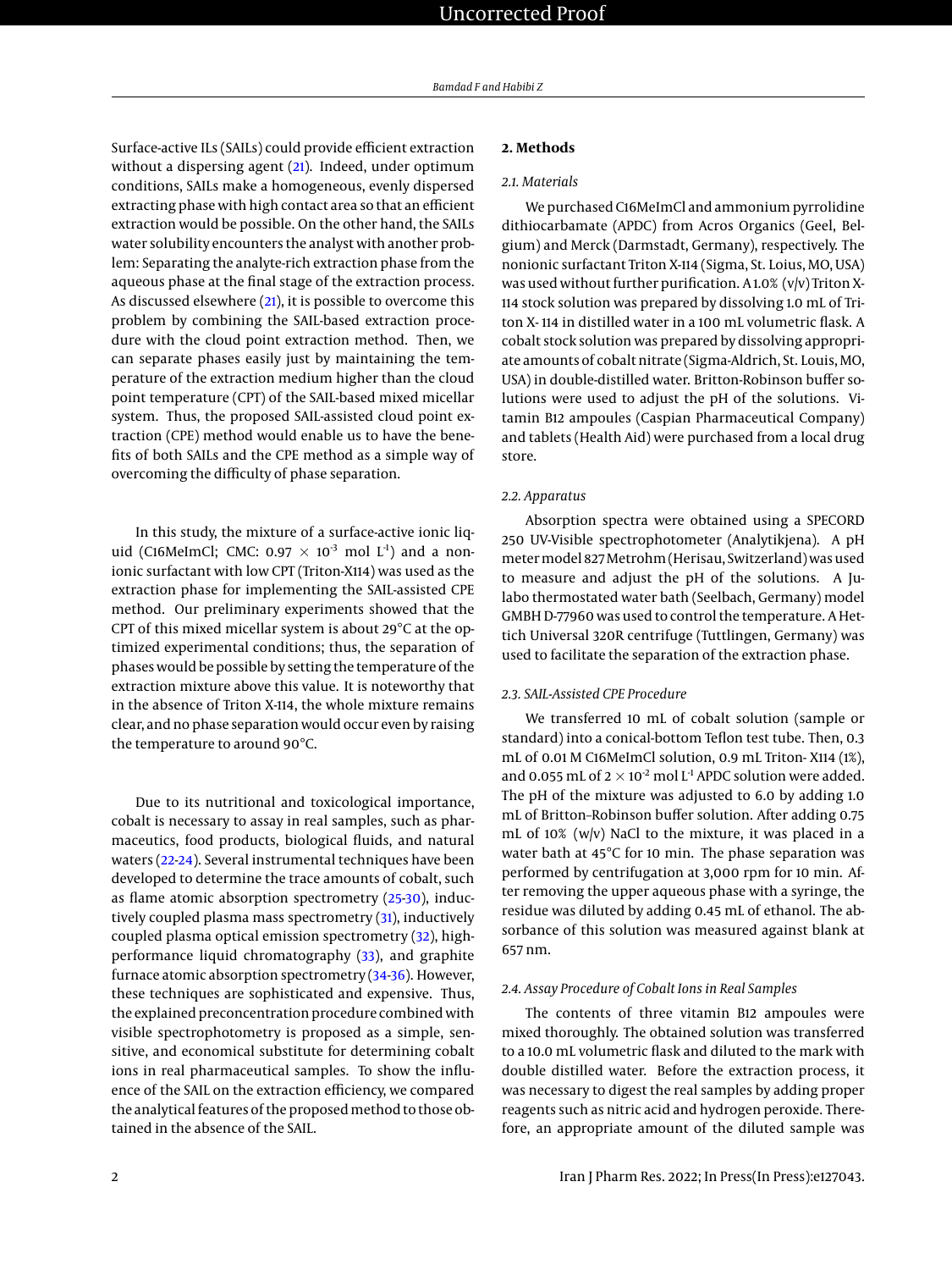transferred to a Pyrex beaker. After adding 2.0 mL of nitric acid (1: 1), the mixture was heated on a hot plate to near dryness. After cooling to room temperature, 0.4 mL of concentrated hydrogen peroxide (30%) was added. The resulting solution was diluted up to 10.0 mL with distilled water, and then cobalt ions were extracted and determined as described in the previous section. Alternatively, after milling and mixing three tablets, the resulting homogenized powder was transferred to a 10.0 mL volumetric flask and diluted to the mark with double distilled water. Then, the appropriate amount of the obtained solution was transferred to a Pyrex beaker and treated according to the procedure applied for  $B_{12}$  ampoules.

# **3. Results and Discussion**

As discussed earlier, the proposed mixed micellar system based on C16MeImCl and Triton-X114 was used for the cloud point extraction and preconcentration of cobalt ions. To transfer the analyte ions into the micellar phase, we would convert the analyte ions to a complex hydrophobic molecule. Thus, APDC as a suitable ligand was used for the complexation of cobalt ions. Considering the absorption spectrum of the cobalt-APDC complex [\(Figure 1\)](#page-3-0), it was possible to measure the concentration of this ion at about 650 nm (maximum absorption wavelength of the complex in visible light) after separation.

For quantitative extraction of cobalt ions by the mixed micellar system, the influences of various parameters affecting the extraction efficiency were primarily investigated using univariate optimization. In addition, a Box-Behnken design (BBD), which is a common response surface methodology (RSM) for experimental design, was used to investigate the effects of the mentioned variables and the probable interaction between them. The BBD always considers three coded levels (-1, 0, +1) for each variable. The number of experiments (N) required for the development of BBD is defined as  $N = 2k(k-1) + C_0$ , where k is the number of variables to be tested, and C0 is the number of repetitions at the central point [\(37\)](#page-9-10). Thus, five factors, including sample pH, amount of  $C_{16}$ MeImCl, the concentration of the chelating agent, amount of salt, and volume of Triton X-114 that could affect the extraction efficiency, were chosen according to the preliminary experiments [\(Table 1\)](#page-2-0). Other parameters such as temperature and extraction time, centrifuging rate, and time were kept constant. According to the above-mentioned equation, for five factors and three center points, 46 experimental runs were planned. Based on the matrix design (Appendix 1), 46 experiments were performed. The procedure used for the tests was the same as explained in section 2.3, using a standard solution of 1 mg L<sup>-1</sup> Co ions. The absorbance of the Co-APDC complex at

Iran J Pharm Res. 2022; In Press(In Press):e127043. 3

657 nm was used as the response. The experimental data were processed using Minitab 17 statistical software.

<span id="page-2-0"></span>

| Table 1. Factors and Levels for Box-Behnken Design |      |          |      |  |  |
|----------------------------------------------------|------|----------|------|--|--|
| <b>Factors</b>                                     |      | Level    |      |  |  |
|                                                    | $-1$ | $\Omega$ | $+1$ |  |  |
| рH                                                 | 2.5  | 6        | 9.5  |  |  |
| Concentration of SAIL (mM)                         | 0.1  | 0.3      | 0.5  |  |  |
| Volume of Triton X-114 (mL)                        | 0.8  | 0.9      | 1    |  |  |
| Volume of APDC (mL)                                | 0.03 | 0.05     | 0.07 |  |  |
| Concentration of NaCl (%)                          | 0.55 | 0.75     | 0.95 |  |  |

*3.1. Univariate Optimization of Factors Affecting Extraction Performance*

# *3.1.1. Effect of Extracting Phase Composition*

First, the effect of the Triton X-114 amount on the extraction efficiency was investigated by applying various volumes of this surfactant in the range of 0.3 - 1.5 mL. As shown in [Figure 2A,](#page-4-0) the maximum efficiency was observed in the presence of 0.9 mL of Triton X-114 (1.0% solution). In the second step, the effect of SAIL concentration on the extraction efficiency was investigated by adding different amounts of  $C_{16}$ MeImCl to the extraction mixture. As [Figure 2B](#page-4-0) shows, when the concentration of  $C_{16}$ MeImCl was equal to 0.3 mM, the extraction efficiency was at its maximum value.

# *3.1.2. Effect of Sample pH*

Considering the effect of the extraction mixture pH on the APDC-cobalt complexation reaction, it is necessary to find the optimized pH value. Thus, the influence of sample pH on the extraction efficiency was investigated in the range of 2 - 10. As shown in [Figure 3,](#page-5-0) the extraction efficiency was increased as the sample pH increased from 3.0 to 6.0 and then decreased when the pH was higher than 6.0. Hence, the solution pH was adjusted to 6.0 for further experiments. The decrease in the extraction of cobalt ions at pH < 6 might be due to the dithiocarbamate ion protonation in acidic solutions and the subsequent decomposition into carbon disulfide and protonated amines [\(38\)](#page-9-11). The decreased absorbance at higher pHs could be attributed to the hydrolysis of cobalt ions.

# *3.1.3. Effect of APDC Concentration*

The hydrophobicity of the analyte ions has a vital role in their complete transfer into the extracting phase; thus, a proper chelating agent should be used to offer this property to the analyte ions. In this work, APDC was used as the chelating agent, and its effect was studied on the extraction efficiency of cobalt ions. Thus, various volumes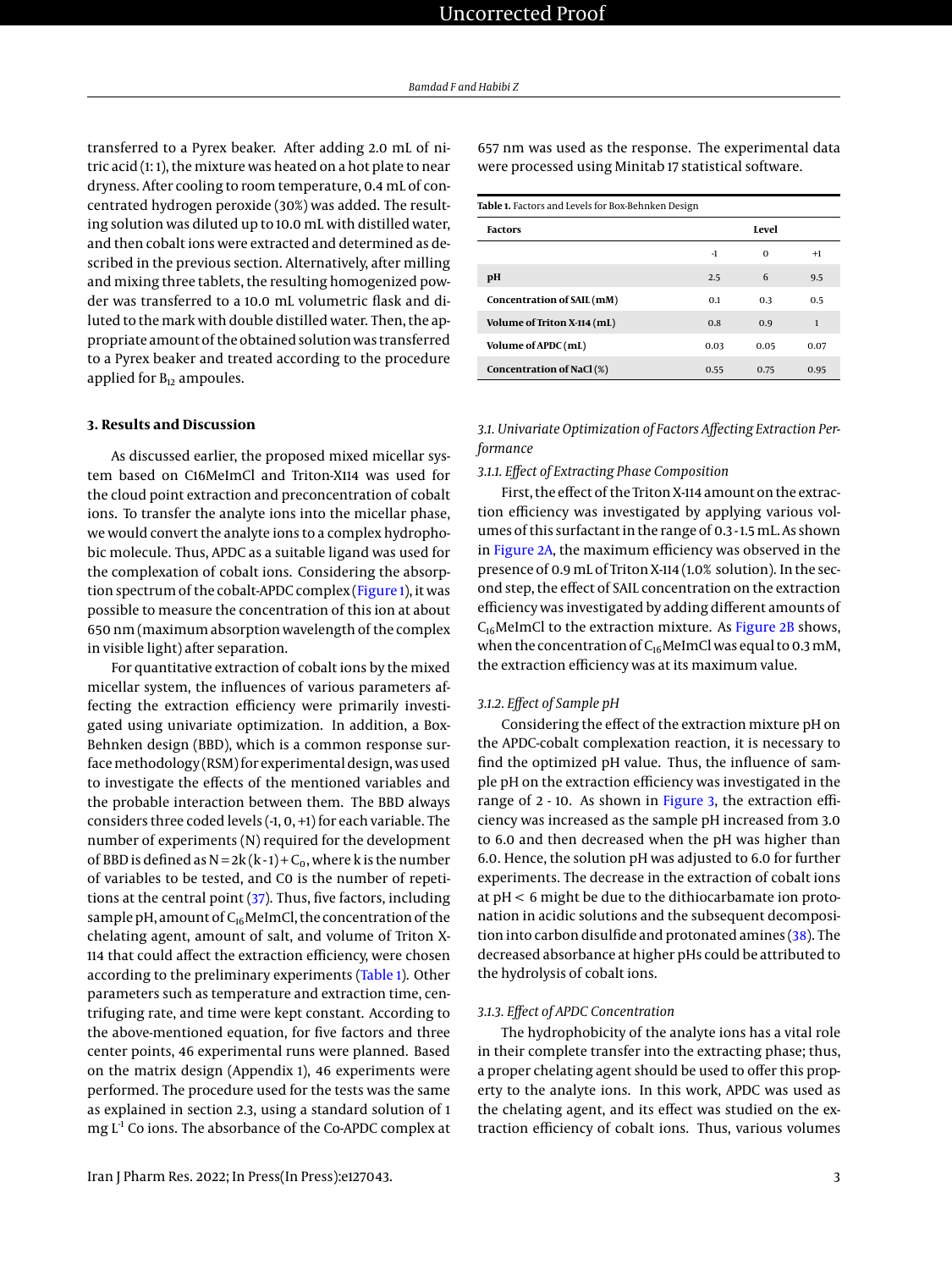<span id="page-3-0"></span>

**Figure 1.** Absorption spectrum of the cobalt-APDC complex after extraction of 10 mL of cobalt solution (2 ppm).

(0.03 - 0.08 mL) of  $2 \times 10^{-2}$  mol L<sup>-1</sup> APDC solution were ex-amined. As [Figure 4](#page-5-1) shows, the maximum absorbance was observed in the presence of 0.055 mL of the APDC solution. A nearly constant variation in the absorbance is evident at higher ligand concentrations. To compensate for the consumption of APDC as a consequence of reaction with other probably available interfering ions in real samples, we used 0.06 mL of 0.02 M APDC solution in the subsequent experiments.

### *3.1.4. Effects of Equilibration Temperature and Time*

Two important variables that affect the extraction efficiency are equilibration temperature and time. Therefore, the effects of these factors were studied in the range of 20 - 90°C and 5 - 30 min, respectively. According to the obtained results, the maximum extraction efficiency was achieved at 10 minutes of equilibration of the extraction mixture at 45°C.

# *3.1.5. Centrifuging Rate and Time*

Centrifugation rate and time are two critical factors that assist the separation of the extraction phase from the aqueous phase, so their effects were studied on the extraction efficiency. The obtained results showed that the highest extraction efficiency would be achieved at 10 minutes of centrifugation at 3,000 rpm.

## *3.1.6. Effect of Salt Concentration*

To investigate the dependence of the mixed micellar system extraction performance on the ionic strength, we examined the extraction efficiency of the system in the presence of various amounts of NaCl (0.45 - 1.0%). As shown in [Figure 5,](#page-6-0) the absorbance was increased with the increase in the salt concentration from 0.45% to 0.75% and then decreased at higher NaCl concentrations. As a consequence of the salting-out effect at salt concentrations up to 0.75%, a decrease in the solubility of the organic IL phase occurred that facilitated the phase separation step. On the other hand, the IL phase started to dissolve at higher salt concentrations. Thus, complete phase separation was impossible, and a decrease in the extraction efficiency was inevitable. Hence, 0.75% was chosen as the optimum concentration of NaCl.

#### *3.2. Optimization Using RSM Based on Box-Behnken Design*

Applying the Box–Behnken design, a quadratic model was obtained to relate the analytical signal to the effective factors and their interactions. According to Appendix 2, all factors such as pH, ionic liquid, APDC, NaCl, and Triton X-114, except for their interactions  $[(pH \times SAIL)$ , (pH  $\times$  APDC), (pH  $\times$  Triton X-114), (pH  $\times$  NaCl), (SAIL  $\times$  APDC), (SAIL  $\times$  TritonX-114), (SAIL  $\times$  NaCl), (APDC  $\times$  TritonX-114), (APDC  $\times$  NaCl), and (Triton X-114  $\times$  NaCl)] were effective on the extraction efficiency. By ignoring the interactions from the suggested model, the following model was obtained, which is more consistent with the experimental data.

 $A = -2.5655 + 0.072075$  pH + 0.78696 SAIL + 4.440 APDC +3.776 Triton X-114 + 1.3162 NaCl - 0.006097 pH  $\times$  pH - 1.3502 SAIL  $\times$  SAIL - 37.02 APDC  $\times$  APDC - 1.9847 Triton X-114  $\times$  Triton X-144 - 0.8623 NaCl  $\times$  NaCl

The model adequacy was evaluated by various statistical analysis tests such as the analysis of variance, resid-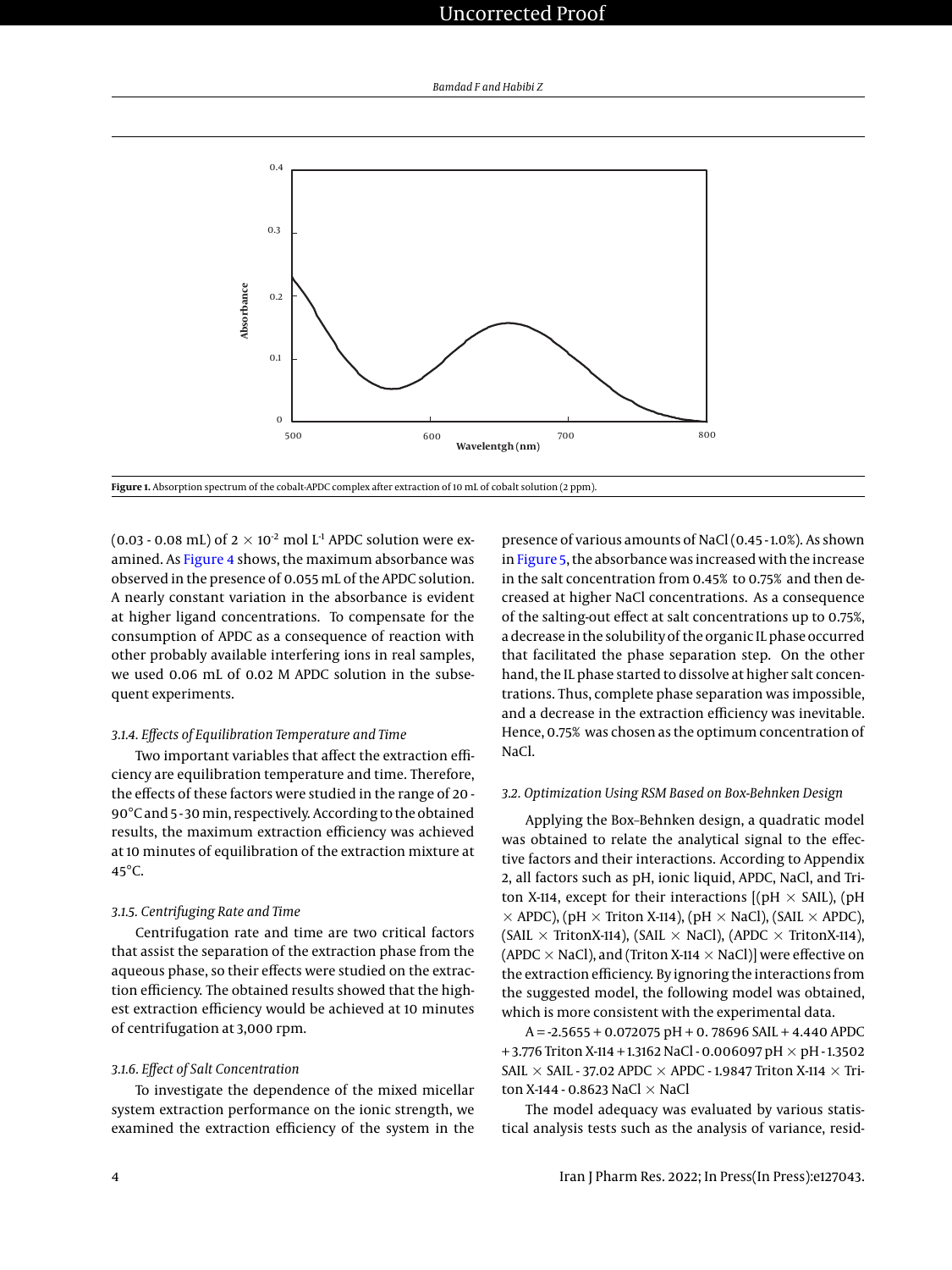<span id="page-4-0"></span>

Figure 2. A, Effect of Triton X-114 concentration on extraction efficiency. Experimental conditions: Cobalt concentration, 1 mg L<sup>1</sup>; SAIL concentration, 0.3 mM; APDC, 0.06 mL (0.02 M); pH, 6; NaCl, 0.75%; B, Effect of SAIL concentration on extraction efficiency. Experimental conditions: Cobalt concentration, 1 mg L-1; Triton X-114, 0.9 mL (0.1%); APDC, 0.06 mL (0.02 M); pH, 6; NaCl, 0.75%..

ual analysis, and coefficient of determination. According to the ANOVA results in Appendix 2 and 3, all of the main effects, except for their interactions, were significant (P < 0.05), and the lack of fit of the model was not significant  $(P > 0.719)$  confirming the validity of the model. The validation was also done using the coefficient of determination ( $\mathbb{R}^2$ ) and the analysis of residuals. The  $\mathbb{R}^2$  (0.9983),  $\mathbb{R}^2$ adj. (0.9978), and  $R^2$  pred. (0.9971) were much close to one, showing the adequacy of the proposed model. The analyses of residuals confirmed a normal distribution, which is the other evidence of the model's validity [\(Figure 6\)](#page-6-1). The response surface plots (Appendix 4) represent the effects of experimental variables and their mutual interactions on the analytical signal. These results were obtained by varying two important factors, while the third factor (in the middle point) was kept constant. These surfaces also

showed the main five factors' effects (pH, SAIL, APDC, NaCl, and Triton X-114) on the analytical signal. Derringer's desirability function (D) was used to find the optimal conditions to maximize the analytical signal. The desirability function is a geometric mean of the individual desirability value (di) that should be close to the overall desirability (D) by nearly one [\(39,](#page-9-12) [40\)](#page-9-13). The optimum conditions were as follows: pH = 5.8939, SAIL concentration (mM): 0.2899, APDC volume (mL): 0.0599, NaCl concentration (%): 0.7641, and Triton X-114 volume (mL): 0.9515, which are required for the maximum analytical signal with overall desirability of  $D =$ 1. These results are in good agreement with those obtained without implementing the experimental design.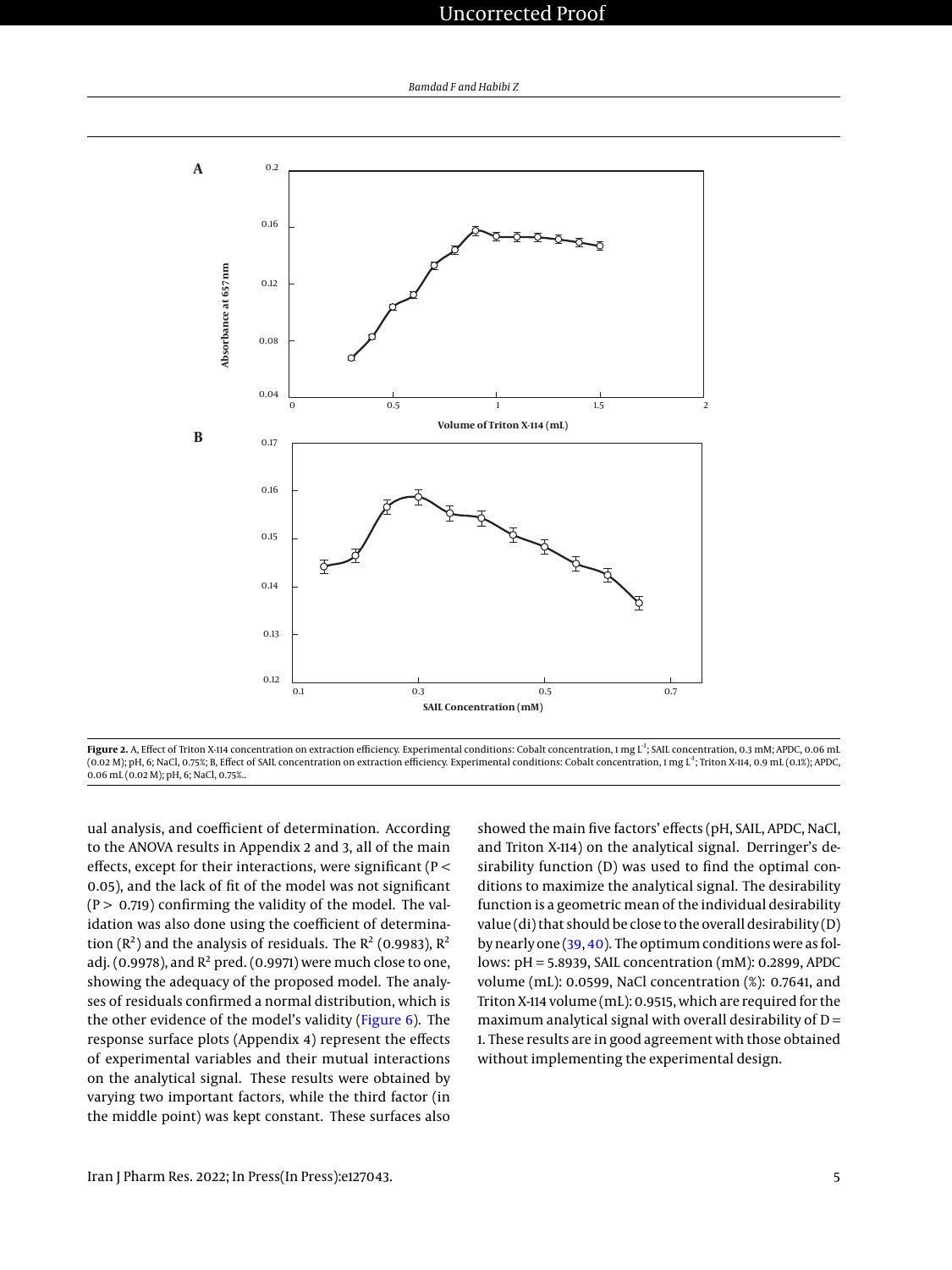<span id="page-5-0"></span>

<span id="page-5-1"></span>Figure 3. Effect of pH on extraction efficiency. Experimental conditions: Cobalt concentration, 1 mg L<sup>1</sup>; SAIL concentration, 0.3 mM; Triton X-114, 0.9 mL (0.1%); APDC, 0.06 mL (0.02 M); NaCl, 0.75%.



Figure 4. Effect of ligand amount on the extraction efficiency. Experimental conditions: Cobalt concentration, 1 mg L<sup>1</sup>; SAIL concentration, 0.3 mM; Triton X-114, 0.9 mL (0.1%); pH, 6; NaCl, 0.75%.

# *3.3. Interference Study*

To evaluate the selectivity of the described SAIL-assisted CPE method, we investigated the effects of some possible interfering ions in the determination of cobalt. The cobalt content of a 10 mL sample of standard solution (0.2 mg/L) was measured in the presence of various amounts of the examined interfering ions. A 5% change in the analytical signal was considered a criterion for evaluating the effect of external ions as interference. The recovery results are

#### summarized in [Table 2.](#page-7-0)

## *3.4. Analytical Performance*

The analytical features of the proposed method in the presence and absence of C<sub>16</sub>MeImCl were investigated under optimal experimental conditions. With the presence of  $C_{16}$ MeImCl in the micellar system, a wider linear range and lower detection limit were obtained, and the relative standard deviation was decreased from 2.0% to 0.9%, indicating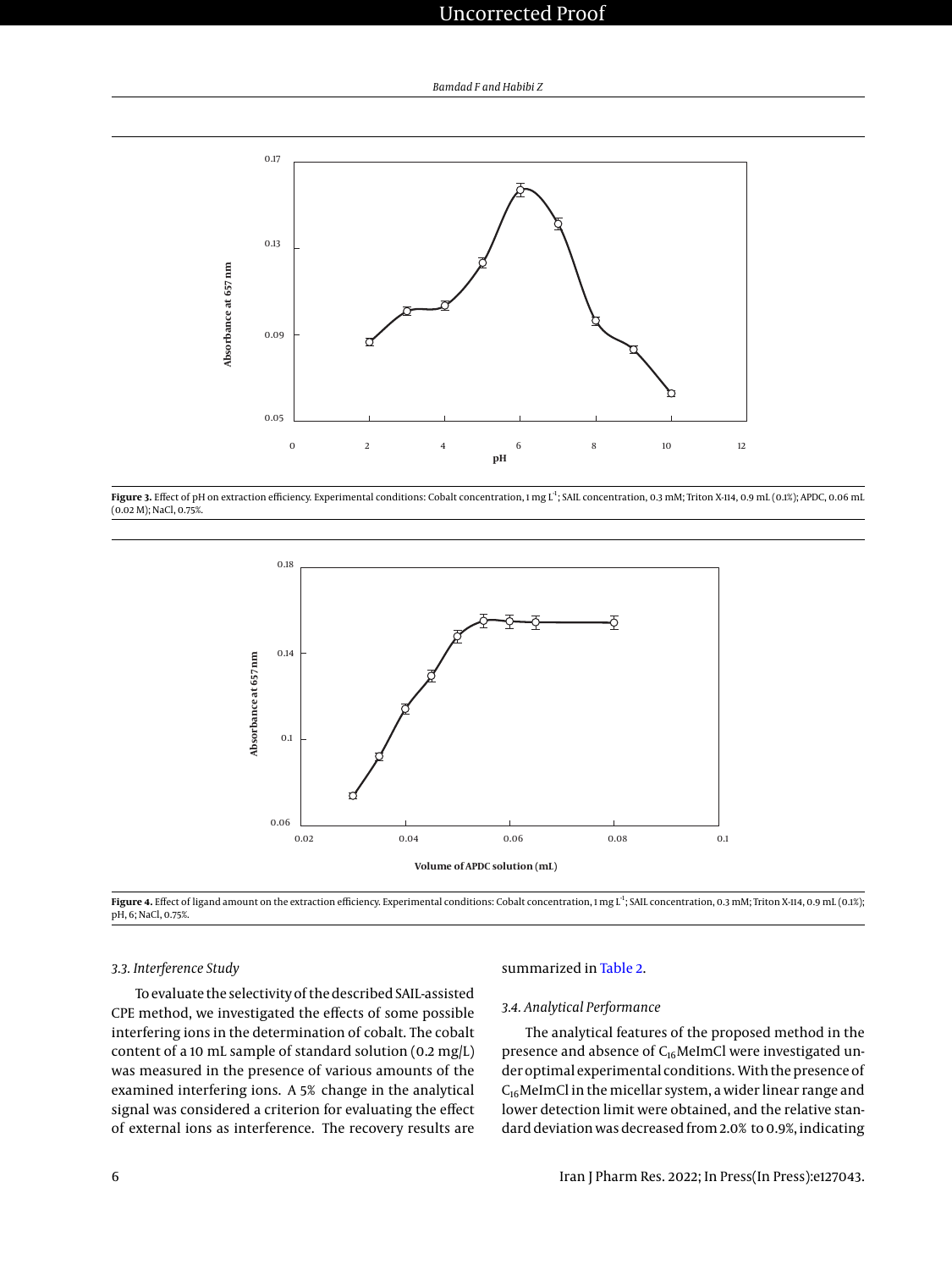<span id="page-6-0"></span>

Figure 5. Effect of salt concentration (m/v) on the extraction efficiency. Experimental conditions: Cobalt concentration, 1 mg L<sup>1</sup>; SAIL concentration, 0.3 mM; Triton X-114, 0.9 mL (0.1%); APDC, 0.06 mL (0.02 M); pH 6.

<span id="page-6-1"></span>



the effect of C<sub>16</sub>MeImCl on the complete separation of the extraction phase from the aqueous phase, which directly affects the repeatability. In addition, the improvement of the enhancement factor is another considerable point that shows the favorable influence of the SAIL on extraction efficiency [\(Table 3\)](#page-7-1).

#### *3.5. Analysis of Real Samples*

To validate the capability of the proposed method for the determination of cobalt ions in real samples, we applied the developed procedure to assay the cobalt content of real samples, including vitamin  $B_{12}$  tablets and ampoules. The results were compared to those obtained by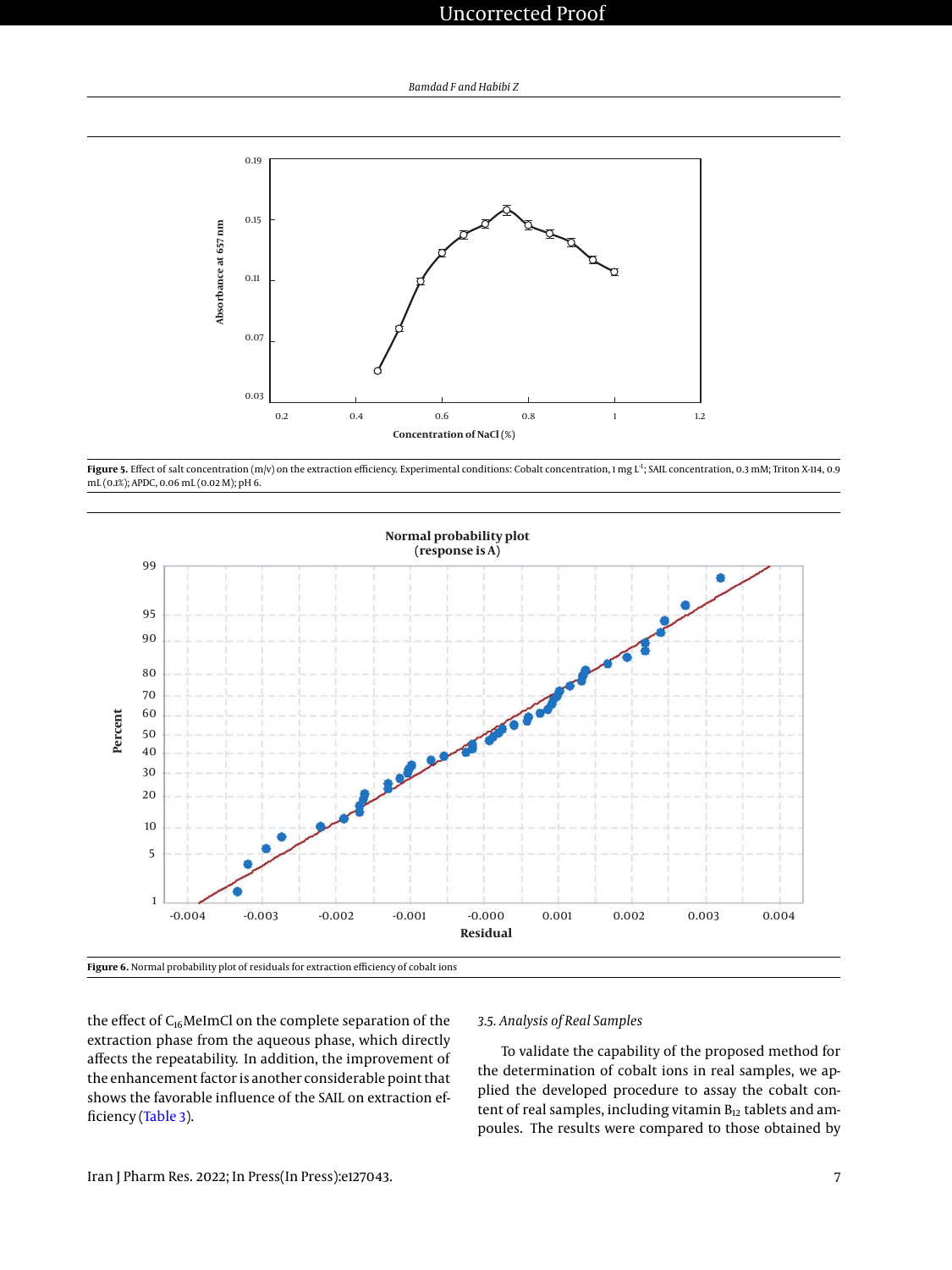<span id="page-7-0"></span>

| Table 2. Tolerance Limits of Interfering Ions in the Determination of Cobalt Ions by |
|--------------------------------------------------------------------------------------|
| Surface-active Ionic Liquid-assisted Cloud Point Extraction Method                   |

| <b>Tested Ion</b>  | Foreign Ion to Cobalt Concentration Ratio | Recovery (%) |
|--------------------|-------------------------------------------|--------------|
| $Ca2+$             | 1000                                      | 97.5         |
| $Mg^{2+}$          | 1000                                      | 103.0        |
| CI                 | 1000                                      | 103.0        |
| $Na+$              | 1000                                      | 95.0         |
| NO <sub>3</sub>    | 1000                                      | 98.5         |
| $Mn^{2+}$          | 100                                       | 95.5         |
| $\mathbf{Hg}^{2+}$ | 50                                        | 104.0        |
| $Cu2+$             | 20                                        | 97.0         |
| $Pb^{2+}$          | 50                                        | 96.0         |
| $Cr^{3+}$          | 50                                        | 101.0        |
| $\text{Zn}^{2+}$   | 50                                        | 103.0        |
| $Fe3+$             | 10                                        | 98.0         |
| $Ni2+$             | 50                                        | 96.0         |
| $Fe2+$             | 20                                        | 97.0         |

<span id="page-7-1"></span>**Table 3.** Comparison of Analytical Characteristics of the Proposed Method in the Presence and Absence of Surface-active Ionic Liquid

| <b>Analytical Features</b>                | In the Presence of<br>SAIL | In the Absence of SAIL |
|-------------------------------------------|----------------------------|------------------------|
| Slope                                     | 0.126                      | 0.117                  |
| Intercept                                 | 0.0292                     | 0.0251                 |
| Linear range $(mg L1)$                    | $0.01 - 5.5$               | $0.1 - 5.0$            |
| Correlation<br>Coefficient(R)             | 0.9992                     | 0.9993                 |
| Limit of detection<br>(mgL <sup>1</sup> ) | 0.005                      | 0.045                  |
| <b>Enhancement factor</b><br>$\mathbf{a}$ | 20.4                       | 18.9                   |
| $RSD \%$ <sup>b</sup>                     | 0.9                        | 2.0                    |

<sup>a</sup> Calculated as the ratio of the slope of the calibration curve before and after the preconcentration of the analyte ion.

<sup>b</sup> Cobalt concentration: 1.0 mg  $L^1$ ; n = 10.

applying the standard method  $(24)$ . As the recovery re-sults show [\(Table 4\)](#page-8-8), there was a good agreement between them. In addition, considering the results obtained by analyzing the spiked samples, the acceptable accuracy of the proposed method was confirmed.

# **4. Conclusion**

A SAIL-based mixed micellar system combined with CPE was proposed for extraction and preconcentration of cobalt ions in water, vitamin  $B_{12}$  tablets, and ampoule samples. The results were compared with the data obtained using the conventional CPE method. According to our observations, the SAIL could improve the extraction efficiency and precision of the analytical data obtained by the mixed micellar cloud point extraction process. In addition, using a SAIL instead of a hydrophobic IL enabled us to attain the benefits of the unique properties of ILs besides the profits of a homogeneous extraction medium, without the need for a dispersing agent. These specifications distinguish the proposed method from the conventional hydrophobic-ILbased microextraction methods. The proposed method offers a rapid, simple, sensitive, precise, and inexpensive alternative to the other separation/preconcentration techniques.

#### *4.1. Supplementary Information*

The results of Box-Behnken design optimization, including the matrix of experiments (Appendix 1), estimated effects and coefficients (Appendix 2), and analysis of variance data (Appendix 3), are summarized in the supplementary information file. Appendix 4 shows the response surfaces obtained from the Box–Behnken design.

# **Supplementary Material**

Supplementary material(s) is available [here](https://ijpr.brieflands.com/cdn/dl/a35ed142-d599-11ec-a692-8f19942e5403) [To read supplementary materials, please refer to the journal website and open PDF/HTML].

# **Acknowledgments**

The authors would like to acknowledge the support of the Arak University Research Council.

#### **Footnotes**

**Authors' Contribution:** This work was designed by F. Bamdad. Data collection and experimental tests were made by Z. Habibi. Data analysis and interpretation were carried out by all authors. All authors contributed to the preparation of the manuscript.

**Conflict of Interests:** There is no conflict of interests.

**Data Reproducibility:** The dataset presented in the study is available on request from the corresponding author.

**Funding/Support:** This study was supported by the Arak University Research Council.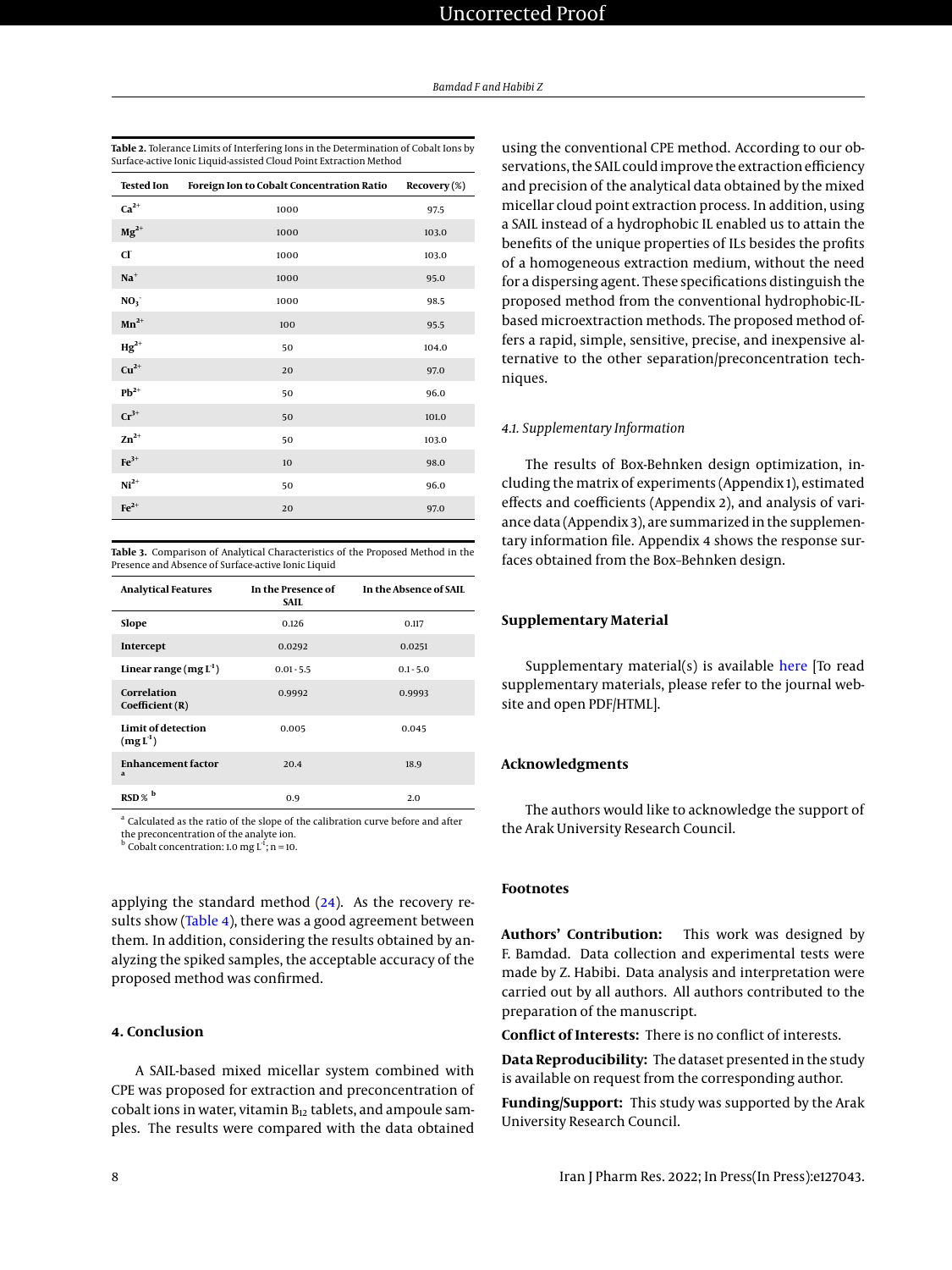| Table 4. Determination of Cobalt Ions in Real Samples by Surface-active Ionic Liquid-assisted Cloud Point Extraction Method |                                    |                                            |                                                 |              |  |
|-----------------------------------------------------------------------------------------------------------------------------|------------------------------------|--------------------------------------------|-------------------------------------------------|--------------|--|
| Sample                                                                                                                      | Cobalt Content <sup>a</sup>        | Spiked                                     | Found <sup>b</sup>                              | Recovery (%) |  |
|                                                                                                                             |                                    | ٠                                          | $0.310 \pm 0.003 (0.30 \pm 0.001)^c$            | 103.3        |  |
|                                                                                                                             |                                    | $0.1$ (mg g <sup>-1</sup> )                | $0.410 \pm 0.005$                               | 96.5         |  |
| <b>B12</b>                                                                                                                  | $0.325$ (mg g <sup>-1</sup> )      | $0.5 (mgg-1)$                              | $0.820 \pm 0.009$                               | 99.4         |  |
|                                                                                                                             |                                    | $1.0 \, (\text{mg g}^{\text{-1}})$         | $1.290 \pm 0.012$                               | 97.4         |  |
|                                                                                                                             |                                    | $\sim$                                     | 42.50 $\pm$ 0.38 (42.0 $\pm$ 0.16) <sup>c</sup> | 101.1        |  |
|                                                                                                                             |                                    | 10.0 ( $\mu$ g mL <sup>-1</sup> )          | 52.35 $\pm$ 0.47                                | 97.9         |  |
| <b>B12 Ampoule</b>                                                                                                          | 43.48 ( $\mu$ g mL <sup>-1</sup> ) | $20.0 \, (\mu g \, \text{mL}^{\text{-1}})$ | 62.80 $\pm$ 0.57                                | 98.9         |  |
|                                                                                                                             |                                    | $40.0 \, (\mu g \, \text{mL}^{\text{-1}})$ | 84.30 $\pm$ 0.76                                | 101.0        |  |

<span id="page-8-8"></span>

<sup>a</sup> Calculated according to the amount of vitamin B12 declared by the manufacturer.

 $^{\rm b}$  Average of three determinations  $\pm$  standard deviation.

 $\epsilon$  Data in parentheses are the results of the determination of cobalt ions by the standard method.

#### **References**

- <span id="page-8-0"></span>1. Li HB, Chen F. Determination of vitamin B12 in pharmaceutical preparations by a highly sensitive fluorimetric method. *Fresenius J Anal Chem*. 2000;**368**(8):836–8. doi: [10.1007/s002160000595.](http://dx.doi.org/10.1007/s002160000595) [PubMed: [11227572\]](http://www.ncbi.nlm.nih.gov/pubmed/11227572).
- 2. Li C, Huang C, Periasamy AP, Roy P, Wu W, Hsu C, et al. Synthesis of photoluminescent carbon dots for the detection of cobalt ions. *RSC Advances*. 2015;**5**(3):2285–91. doi: [10.1039/c4ra11704b.](http://dx.doi.org/10.1039/c4ra11704b)
- <span id="page-8-1"></span>3. Ozturk Er E, Bakirdere EG, Unutkan T, Bakirdere S. Trace determination of cobalt in biological fluids based on preconcentration with a new competitive ligand using dispersive liquid-liquid microextraction combined with slotted quartz tube-flame atomic absorption spectrophotometry. *J Trace Elem Med Biol*. 2018;**49**:13–8. doi: [10.1016/j.jtemb.2018.04.027.](http://dx.doi.org/10.1016/j.jtemb.2018.04.027) [PubMed: [29895362\]](http://www.ncbi.nlm.nih.gov/pubmed/29895362).
- <span id="page-8-2"></span>4. Ebrahimi M, Khoushnoud MJ, Zia-Behbahani M. Effect of vitamins B1, B6, and B12 (Neurobion) on Diisopropylfluorophosphate-induced Delayed Neuropathy in Mice. *Iran J Pharm Res*. 2018;**17**(3):1116–24. [PubMed: [30127834\]](http://www.ncbi.nlm.nih.gov/pubmed/30127834). [PubMed Central: [PMC6094411\]](https://www.ncbi.nlm.nih.gov/pmc/articles/PMC6094411).
- <span id="page-8-3"></span>5. Shahat A, Awual MR, Naushad M. Functional ligand anchored nanomaterial based facial adsorbent for cobalt(II) detection and removal from water samples. *J Chem Eng*. 2015;**271**:155–63. doi: [10.1016/j.cej.2015.02.097.](http://dx.doi.org/10.1016/j.cej.2015.02.097)
- 6. Han Q, Huo Y, Yang X, He Y, Wu J, Cai H. Determination of ultra-trace levels of cobalt in water and wheat flour samples using cloud point extraction coupled with laser thermal lens spectrometry. *Anal Methods*. 2018;**10**(6):634–40. doi: [10.1039/c7ay02522j.](http://dx.doi.org/10.1039/c7ay02522j)
- <span id="page-8-4"></span>7. Chaiyamate P, Seebunrueng K, Srijaranai S. Vortex-assisted low density solvent and surfactant based dispersive liquid-liquid microextraction for sensitive spectrophotometric determination of cobalt. *RSC Adv*. 2018;**8**(13):7243–51. doi: [10.1039/c7ra11896a.](http://dx.doi.org/10.1039/c7ra11896a) [PubMed: [35540320\]](http://www.ncbi.nlm.nih.gov/pubmed/35540320). [PubMed Central: [PMC9078415\]](https://www.ncbi.nlm.nih.gov/pmc/articles/PMC9078415).
- <span id="page-8-5"></span>8. Welton T. Room-Temperature Ionic Liquids. Solvents for Synthesis and Catalysis. *Chem Rev*. 1999;**99**(8):2071–84. doi: [10.1021/cr980032t.](http://dx.doi.org/10.1021/cr980032t) [PubMed: [11849019\]](http://www.ncbi.nlm.nih.gov/pubmed/11849019).
- <span id="page-8-6"></span>9. Gao S, Yang X, Yu W, Liu Z, Zhang H. Ultrasound-assisted ionic liquid/ionic liquid-dispersive liquid-liquid microextraction for the determination of sulfonamides in infant formula milk powder using high-performance liquid chromatography. *Talanta*. 2012;**99**:875–82. doi: [10.1016/j.talanta.2012.07.050.](http://dx.doi.org/10.1016/j.talanta.2012.07.050) [PubMed: [22967637\]](http://www.ncbi.nlm.nih.gov/pubmed/22967637).
- 10. Gong A, Zhu X. Dispersive solvent-free ultrasound-assisted ionic liquid dispersive liquid-liquid microextraction coupled with HPLC for determination of ulipristal acetate. *Talanta*. 2015;**131**:603–8. doi: [10.1016/j.talanta.2014.08.021.](http://dx.doi.org/10.1016/j.talanta.2014.08.021) [PubMed: [25281147\]](http://www.ncbi.nlm.nih.gov/pubmed/25281147).
- 11. Tuzen M, Uluozlu OD, Mendil D, Soylak M, Machado LOR, Dos Santos WNL, et al. A simple, rapid and green ultrasound assisted and ionic liquid dispersive microextraction procedure for the determination of tin in foods employing ETAAS. *Food Chem*. 2018;**245**:380–4. doi: [10.1016/j.foodchem.2017.10.115.](http://dx.doi.org/10.1016/j.foodchem.2017.10.115) [PubMed: [29287384\]](http://www.ncbi.nlm.nih.gov/pubmed/29287384).
- 12. Tuzen M, Pekiner OZ. Ultrasound-assisted ionic liquid dispersive liquid-liquid microextraction combined with graphite furnace atomic absorption spectrometric for selenium speciation in foods and beverages. *Food Chem*. 2015;**188**:619–24. doi: [10.1016/j.foodchem.2015.05.055.](http://dx.doi.org/10.1016/j.foodchem.2015.05.055) [PubMed: [26041239\]](http://www.ncbi.nlm.nih.gov/pubmed/26041239).
- 13. Zeng H, Wang Y, Kong J, Nie C, Yuan Y. Ionic liquid-based microwaveassisted extraction of rutin from Chinese medicinal plants. *Talanta*. 2010;**83**(2):582–90. doi: [10.1016/j.talanta.2010.10.006.](http://dx.doi.org/10.1016/j.talanta.2010.10.006) [PubMed: [21111178\]](http://www.ncbi.nlm.nih.gov/pubmed/21111178).
- 14. Tuzen M, Kazi TG, Citak D, Soylak M; Naeemullah. Pressure-assisted ionic liquid dispersive microextraction of vanadium coupled with electrothermal atomic absorption spectrometry. *J Anal At Spectrom*. 2013;**28**(9):1441. doi: [10.1039/c3ja50174d.](http://dx.doi.org/10.1039/c3ja50174d)
- 15. Bamdad F, Ardalani M, Sangi MR. Trace Determination of Cadmium Ions by Flame Atomic Absorption Spectrometry after Pre-Concentration Using Temperature-Controlled Ionic Liquid Dispersive-Liquid Phase Microextraction. *J Braz Chem Soc*. 2013;**2**:246– 52. doi: [10.5935/0103-5053.20130290.](http://dx.doi.org/10.5935/0103-5053.20130290)
- 16. Zhou Q, Bai H, Xie G, Xiao J. Trace determination of organophosphorus pesticides in environmental samples by temperature-controlled ionic liquid dispersive liquid-phase microextraction. *J Chromatogr A*. 2008;**1188**(2):148–53. doi: [10.1016/j.chroma.2008.02.094.](http://dx.doi.org/10.1016/j.chroma.2008.02.094) [PubMed: [18346747\]](http://www.ncbi.nlm.nih.gov/pubmed/18346747).
- 17. Amde M, Liu JF, Tan ZQ, Bekana D. Ionic liquid-based zinc oxide nanofluid for vortex assisted liquid liquid microextraction of inorganic mercury in environmental waters prior to cold vapor atomic fluorescence spectroscopic detection. *Talanta*. 2016;**149**:341–6. doi: [10.1016/j.talanta.2015.12.004.](http://dx.doi.org/10.1016/j.talanta.2015.12.004) [PubMed: [26717850\]](http://www.ncbi.nlm.nih.gov/pubmed/26717850).
- 18. Bagda E, Tuzen M. A simple and sensitive vortex-assisted ionic liquid-dispersive microextraction and spectrophotometric determination of selenium in food samples. *Food Chem*. 2017;**232**:98–104. doi: [10.1016/j.foodchem.2017.03.104.](http://dx.doi.org/10.1016/j.foodchem.2017.03.104) [PubMed: [28490150\]](http://www.ncbi.nlm.nih.gov/pubmed/28490150).
- 19. Fan Y, Liu S, Xie Q. Rapid determination of phthalate esters in alcoholic beverages by conventional ionic liquid dispersive liquidliquid microextraction coupled with high performance liquid chromatography. *Talanta*. 2014;**119**:291–8. doi: [10.1016/j.talanta.2013.11.023.](http://dx.doi.org/10.1016/j.talanta.2013.11.023) [PubMed: [24401417\]](http://www.ncbi.nlm.nih.gov/pubmed/24401417).
- <span id="page-8-7"></span>20. Padro JM, Marson ME, Mastrantonio GE, Altcheh J, Garcia-Bournissen F, Reta M. Development of an ionic liquid-based dispersive liquidliquid microextraction method for the determination of nifurtimox